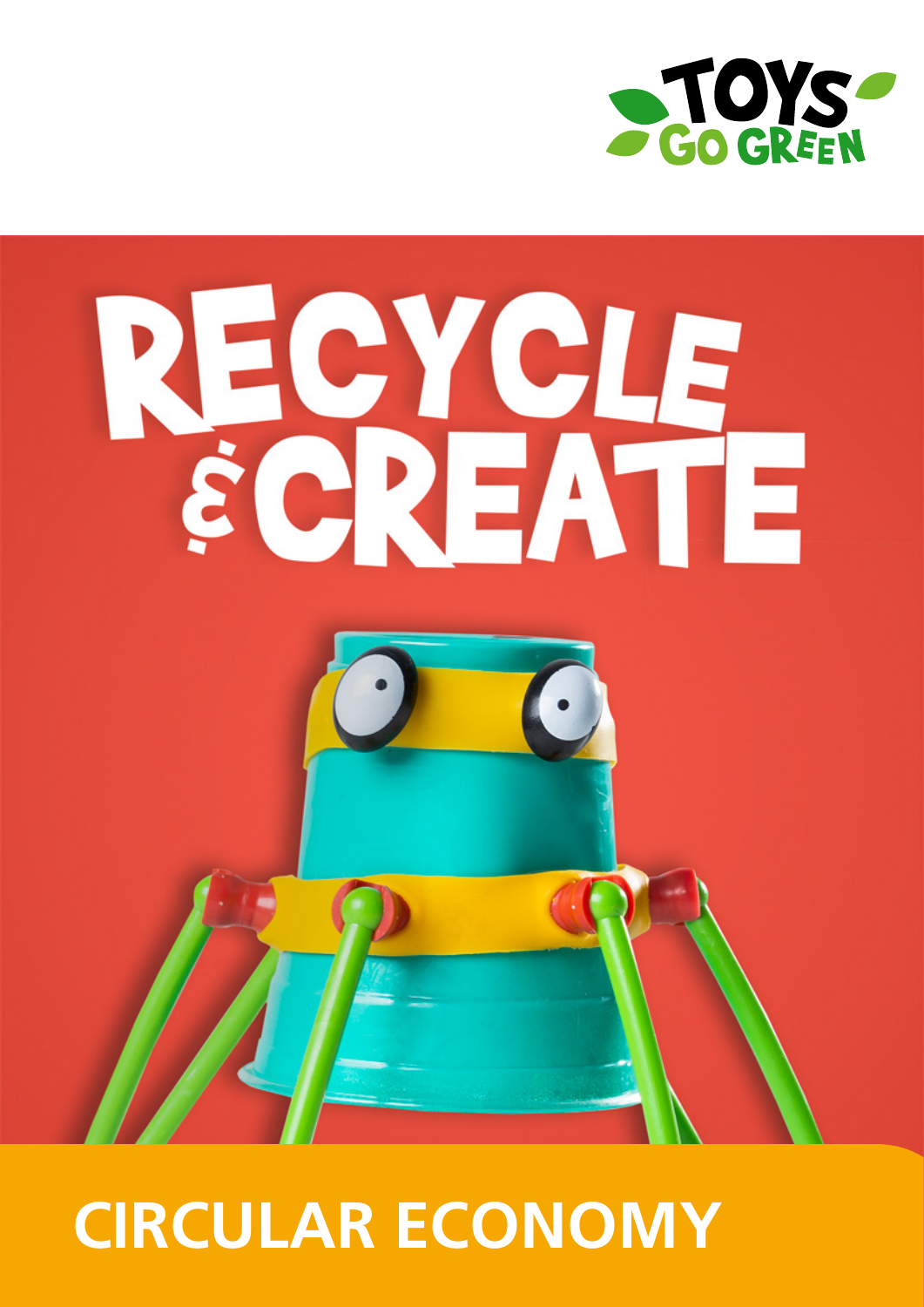

## **Did you know that some tennis matches may be decided with recycled milk packaging?**

**Resolution on the last page**

## **What does the circular economy mean?**

The circular economy is the ideal way in which to use raw materials. All materials and products should be recycled as far as possible. After a product has been used, the materials are either reused or used to manufacture new products. This ensures that fewer raw materials are taken from nature. A great contribution to protect the environment.



## **Recycling**

Recycling allows valuable resources to be reused and returns them to the economic cycle – ideally not just once. Strictly speaking, recycling means that exactly the same primary materials can be produced from the recovered raw materials. Anything else is downcycling. This is followed by material and then energy recovery.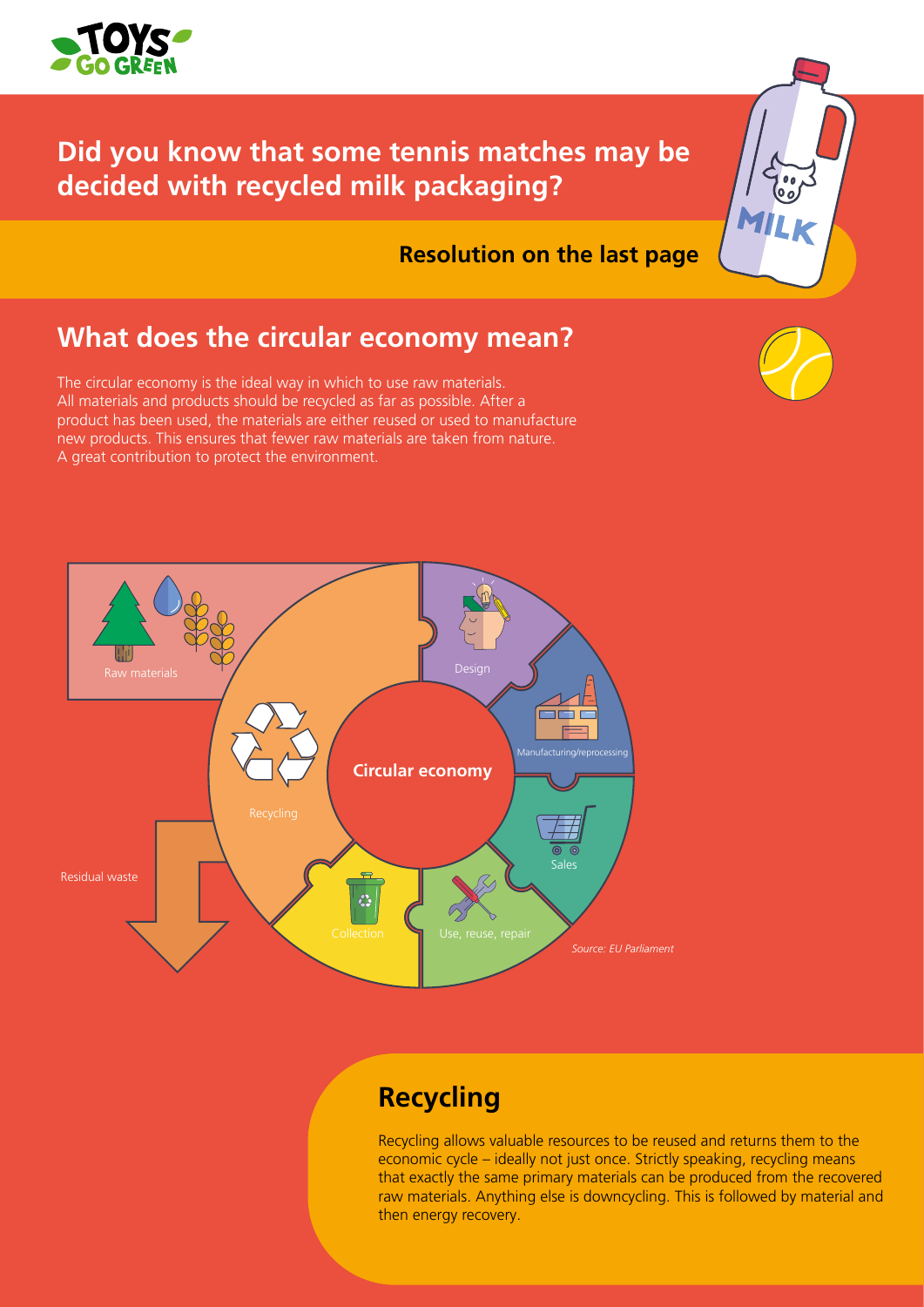

## **The recycling pyramid**



*Source: Greenpeace, Der Recyclingmythos 2020*

## **The extent to which recycling reduces CO2 emissions**



CO2 equivalents per kg

*Source: https://norden.diva-portal.org/smash/get/diva2:839864/FULLTEXT03.pdf*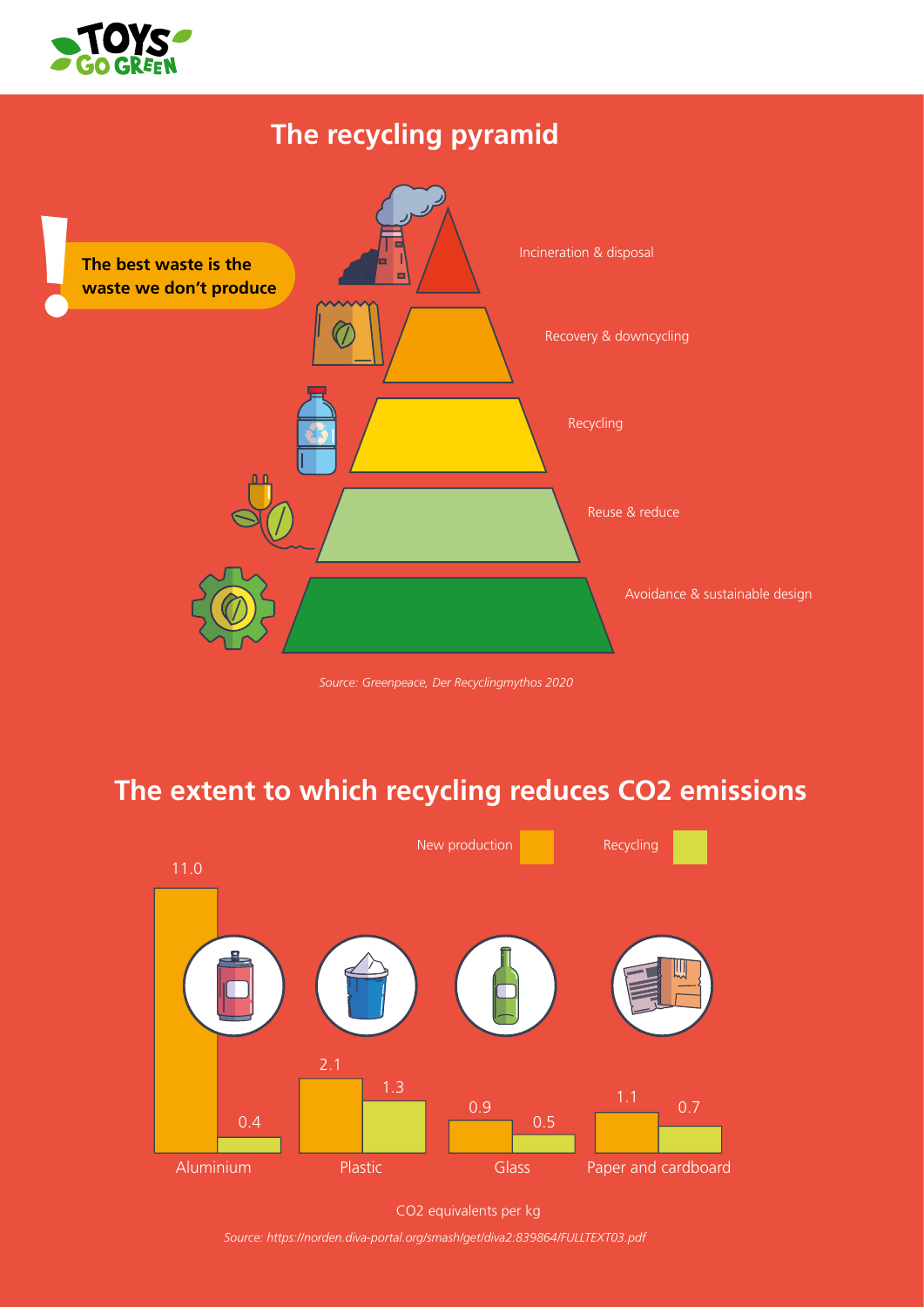

**Facts & Figures**

# **68%**



68% of municipal waste in Germany was recycled and composted in 2017. Germany is therefore the leader in the EU when it comes to recycling municipal waste.

#### It is followed by:

- Austria (58%)
- Slovenia (58%)
- Belgium (54%)



Recycling a stack of newspapers standing three metres high can save a tree.



In 2021, 2.12 billion tonnes of waste were produced worldwide.



Glass can be repeatedly recycled without a loss in quality.



There will be more plastic than fish (by weight) in our oceans by 2050.

## **Why do we need a circular economy?**

- Resources are scarce. The supply of many important raw materials is limited.Steady growth in the world's population means that demand for raw materials is also rising.
- The extraction and use of raw materials has a significant impact on the environment and climate, increasing energy consumption and CO2 emissions. Such emissions can be reduced through the intelligent use of raw materials.



## **QUIZ TIME Challenge your knowledge!**

### **www.spielwarenmesse.de/en/quiz-4**